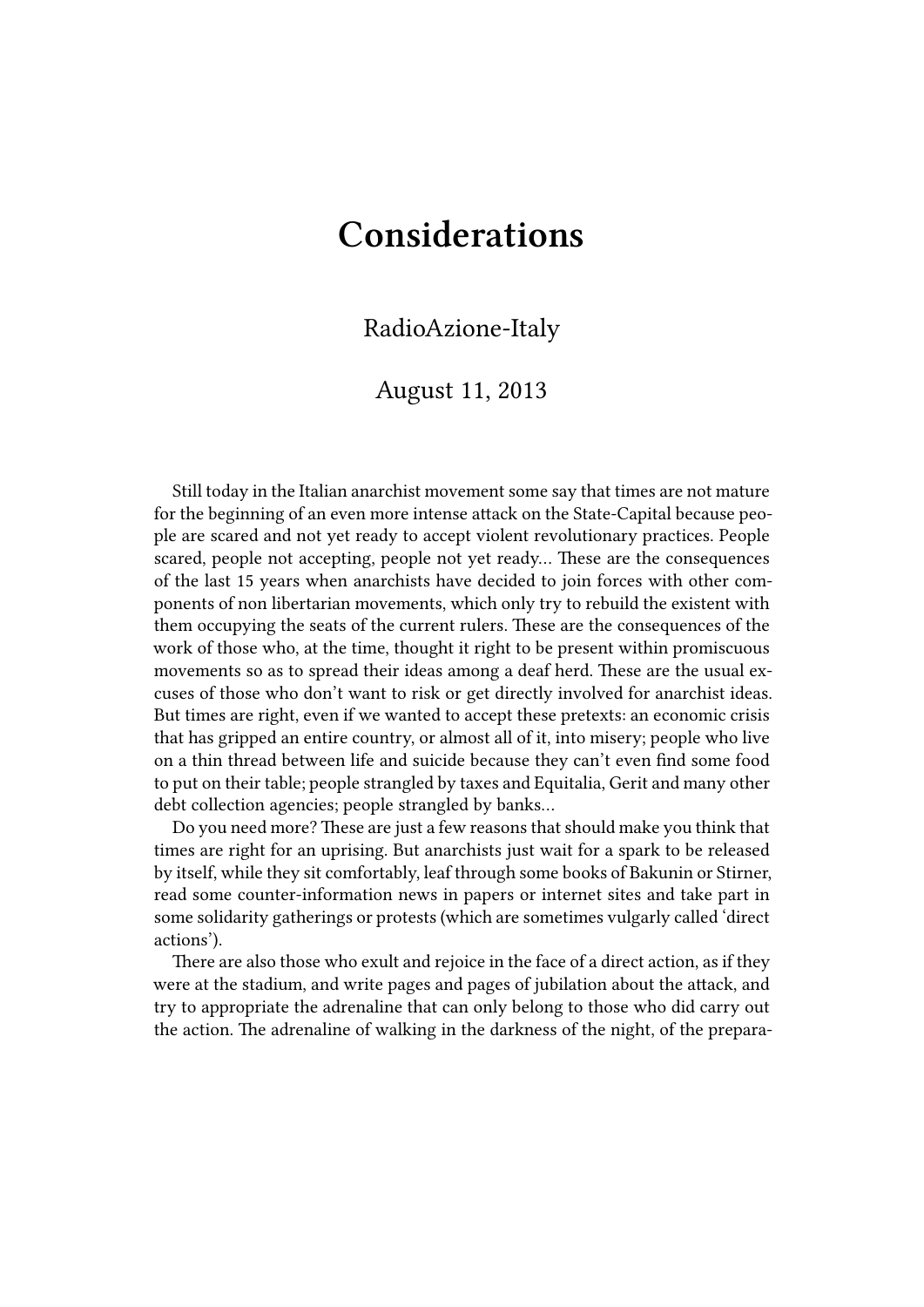tion of what is needed, of running away without being noticed before the arson or the explosion occur; the adrenaline of those who have armed their hands with solidarity by giving it back under the form of bullets shot at some real eco-terrorist. Adrenaline can never belong to those who limit themselves in reading the piece of news… the fact. But adrenaline could belong to anyone when anyone decides to take a path in the wood where a sheep can become wolf.

In 2013 anarchists are still trying to understand the 'method' to destroy the existent. Fat too often 'trying to understand' simply means to encircle those very few joys left, those 'private properties' belonging to the individual, within an armoured gate.

Not to risk getting directly involved for anarchy is the worst form of covering one's ass that exists on the face of earth. It is like thinking to feed oneself with one's mind without put anything in one's stomach. Not to get involved and not to risk is not only referred to almost all the anarchists who prefer good reading, debate, critique, morals and in many cases authoritarianism to direct action. Even those who have instruments to discuss, make critiques and future debates always try to put one hand forward and one behind, and avoid talking about what exists outside the door of their houses.

In this case the critique is addressed to papers, blogs and sites that often avoid publishing the content of an action or news on some prisoners. The answer to the question of why they don't publish the text of claim along with the news of the action is always the usual covering of one's ass: 'I/we like the action but not its content'. In this case they are practically empting the action of any meaning.

So why don't you also publish the attacks made by Al Quada… the goals could be the same even if the reasons and purposes are totally different. It would be more just not to publish anything if one doesn't agree with the reasons behind an action.

There are also those who avoid spreading the information that there are anarchists in jail in Italy, and talk about prison only with reference to struggles inside the prisons carried out by common prisoners.

There are those who don't publish things or make it clear that what they don't publish is not completely agreed with or doesn't have affinity with them. So why to publish those things? Just to fill the pages of your papers, sites and blogs? To improve google research as the more you publish the more your blog or site comes out in researches? Or is it that some blogs, sites and papers are trying to transform themselves into alternative 'national' press?

Certainly some sites or blogs have the blood of servant journalist in their veins. They fill pages and pages with news without even reading them, and look for the translators of the web who often not only translate badly but very badly; and as a consequence they make the very serious mistake of attributing words to individuals who never pronounced them. What's the purpose of all this?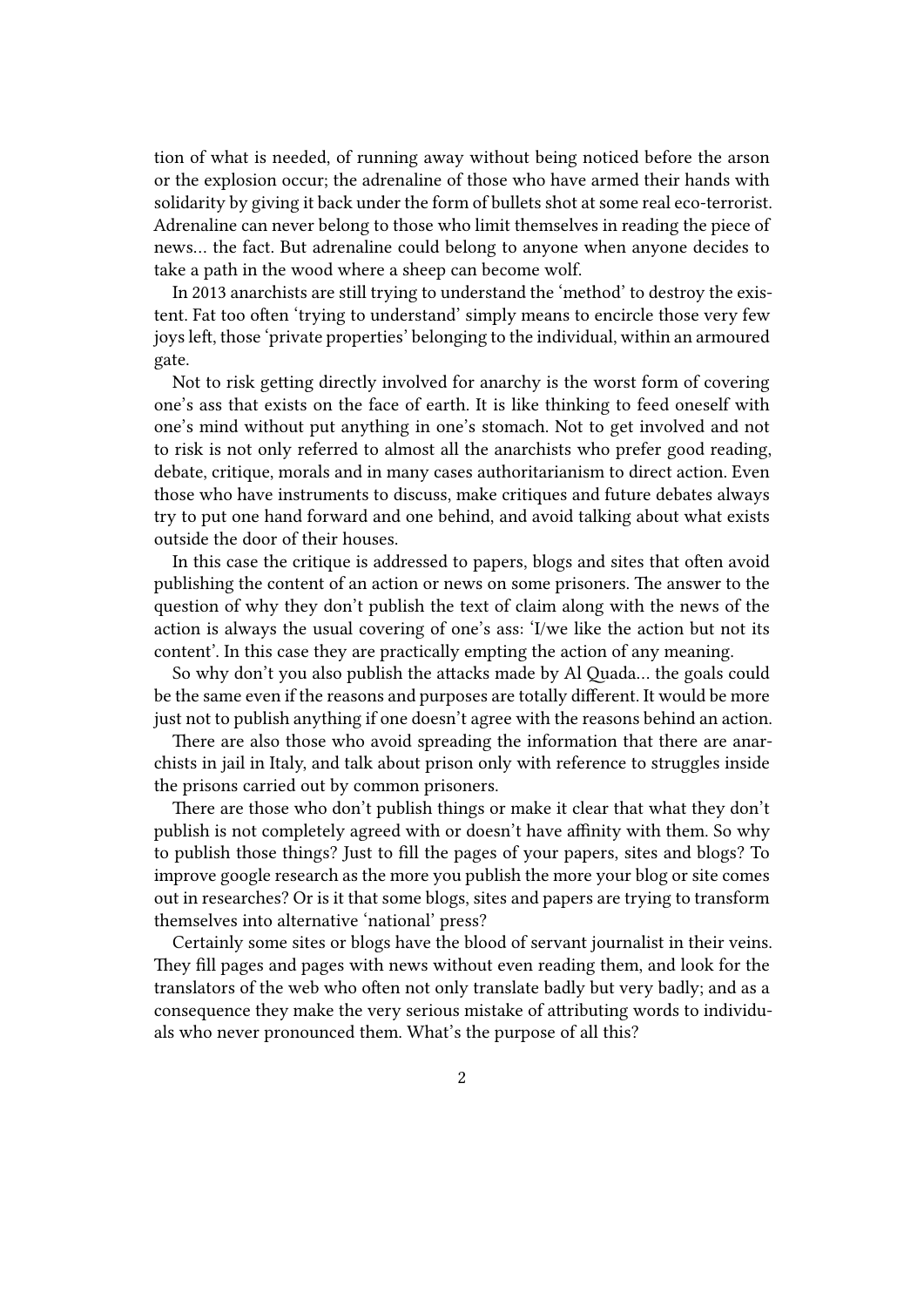There are also those who don't realize that they are not really committed to liberation or anarchy. These are those who think that they are doing something really constructive, and that their chatter will succeed in overthrowing governments and States.

But these people exist because someone else from above, with their political language, the charm of their words, their experience, their authoritarian arrogance, tend to dampen all enthusiasm, divert discourses and put a piece of paper in front of what really happens to anarchists. This is a form of 'mind' manipulation and authoritarianism that should be destroyed in the first place…even before destroying the forms already acknowledged as 'authority'.

People who make the simple handing out leaflets to sheep pass off as direct action. People who intentionally keep the repression hitting anarchists in Italy hidden. They say these things to the anarchists who are there with them, who worship them because these anarchists don't have more dignity than any citizen going to the polls in order to elect their henchman. They are sheep too. And this is what they want! Make you look like sheep attached to their grazing land. They avoid talking about repression against anarchists so that the sheep don't begin to see beyond the enclosures of their grazing land, so that they don't set an example for other sheep to follow and then the shepherd doesn't end up without herd.

Those who pass off handing out leaflets in town as direct action are people who intentionally want to take all meanings away from real direct actions. It is as if one added so much sugar to a cup of coffee that the real flavour of the coffee would be lost.

On the other hand, on the opposite side of the philosophy where practice and thought walk hand in hand, far too often (but this happens abroad) one verges on vanguardism through words that remind of old red brigades proclamations. Individualists who say 'we are', 'we want', 'it must be this way' and 'it must be done this way' have forgotten that individualism is fundamental to the liberation of the individual himself.

But the worst kind of anarchists that exists in Italy are the 'savants' of the revolution, the anarchist moralists, the small 'anarchist sects'; those who don't move their arse even if they are kicked from behind, but continuously criticize everything that other anarchists say or do, because only they know the 'truth'. But their only truth is to think that the anarchist movement, which is not a movement itself because it is motionless and doesn't move, is a sort of a condominium.

The conditions exist and are visible even for those who have a wait-and-see attitude. Now it must only be seen who wants to commit oneself and who wants to continue to cover one's arse for ever.

And those who still pretend they don't understand the best way to overthrow the State should know that the fire of revolt can be set only by multiple direct actions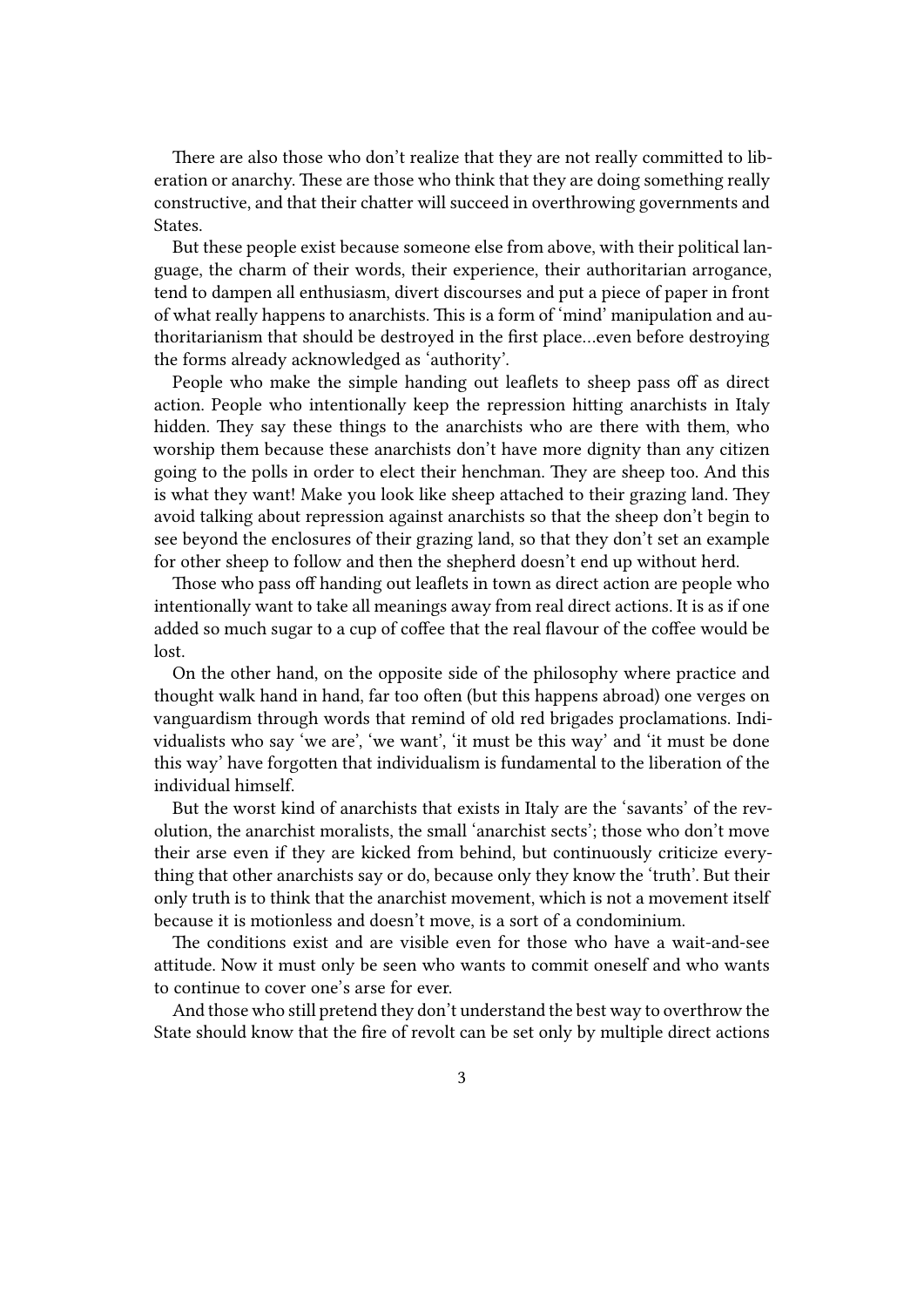and not by rivers of words. Insurrections have never been made by thoughts or books, but by those who have realized them with all themselves, and have taken prison into account… and even played with their lives!

To live dreams means to die painfully!

*RadioAzione*